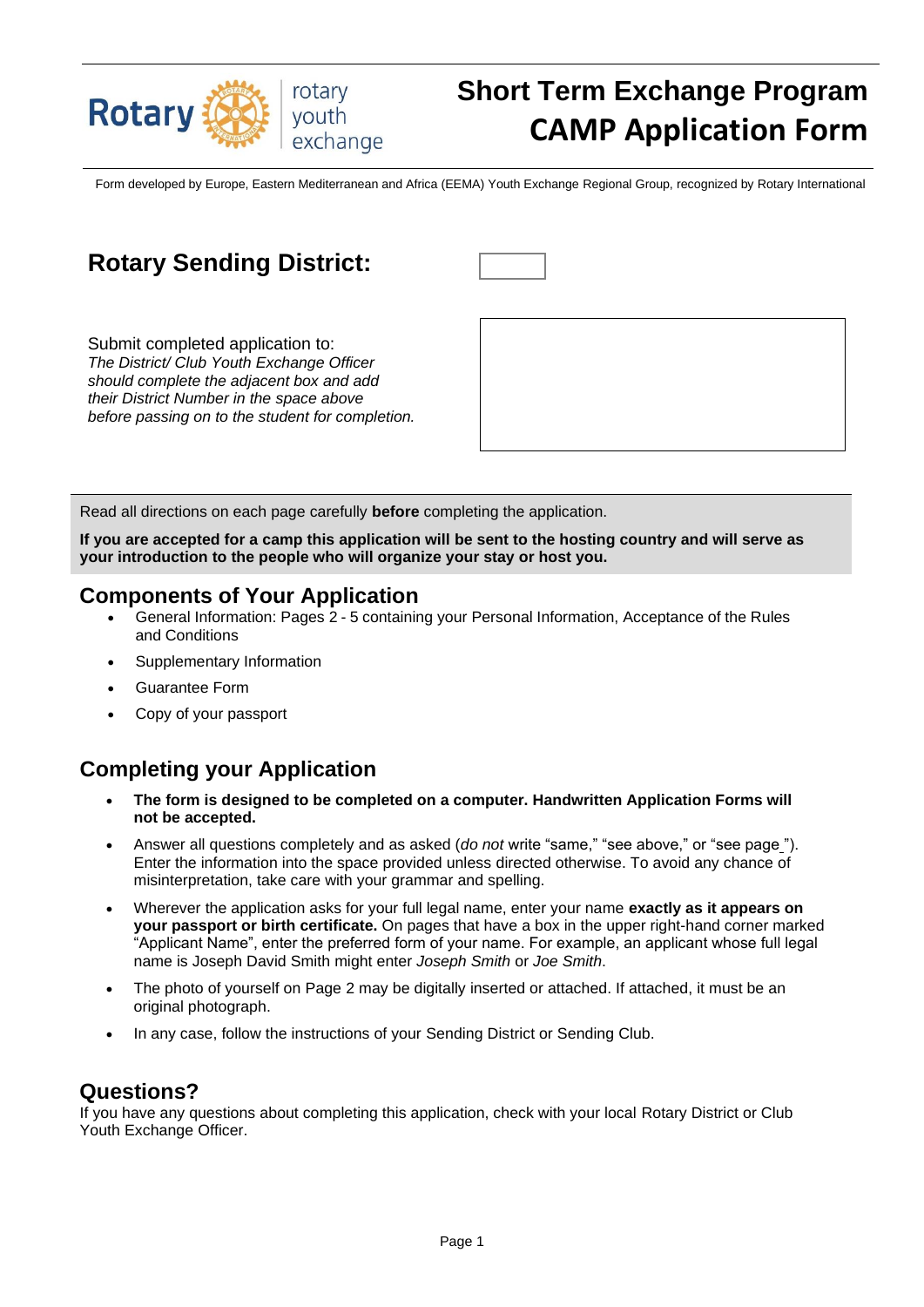

### **Rotary Sending District:**

# **Smile!**

## **CAMP Application Form**

## Personal Information

*Before you begin your application, please read all instructions on the previous page*

#### **1. Applicant Information**

| Full Legal Name as on passport or birth certificate (use capital letters for your FAMILY name; e.g.,<br>SMITH John David) |                      |                   | Name You Wish to be Called                     |                     | Female<br>Male<br>Non-binary |
|---------------------------------------------------------------------------------------------------------------------------|----------------------|-------------------|------------------------------------------------|---------------------|------------------------------|
| Date of Birth (e.g., 23/April/1999)                                                                                       | Citizen of (Country) |                   | Place of Birth (City, State/Province, Country) |                     |                              |
|                                                                                                                           |                      |                   |                                                |                     |                              |
| Home Address - Street                                                                                                     | Town/City            |                   | State/Province                                 | Postal Code         | Country                      |
|                                                                                                                           |                      |                   |                                                |                     |                              |
| E-mail Address                                                                                                            |                      | Home Phone Number |                                                | Mobile Phone Number |                              |
|                                                                                                                           |                      |                   |                                                |                     |                              |
|                                                                                                                           |                      |                   |                                                |                     |                              |

#### *2.* **Parent/Legal Guardian Information** *(Preferred but not essential if applicant is over 18 years of age)*

| Full Name of Father/Legal Guardian |                                                                                                         | Full Name of Mother/Legal Guardian |                             |
|------------------------------------|---------------------------------------------------------------------------------------------------------|------------------------------------|-----------------------------|
| E-mail Address                     |                                                                                                         | E-mail Address                     |                             |
| Home Phone Number                  | Mobile Phone Number                                                                                     | Home Phone Number                  | Mobile Phone Number         |
| Rotarian?<br>No<br>Yes             | If yes, name of Rotary Club                                                                             | Rotarian?<br>Yes<br><b>No</b>      | If yes, name of Rotary Club |
|                                    | Parent/legal guardian to contact first in the event of an emergency (specify "Father", "Mother", etc.): |                                    |                             |

#### **Alternative Emergency Contact for student in home country, OTHER THAN A PARENT/GUARDIAN**

| Name           |                   |                              | Relationship |                     |
|----------------|-------------------|------------------------------|--------------|---------------------|
| E-mail Address | Home Phone Number | <b>Business Phone Number</b> |              | Mobile Phone Number |

#### **3. Personal Background**

| Religion                              | Do you have any special requirements regarding religious observance? Please detail:                                                       |
|---------------------------------------|-------------------------------------------------------------------------------------------------------------------------------------------|
|                                       |                                                                                                                                           |
|                                       |                                                                                                                                           |
|                                       |                                                                                                                                           |
| Do you smoke or use tobacco products? | If yes, please explain.                                                                                                                   |
|                                       |                                                                                                                                           |
| Yes<br><b>No</b>                      |                                                                                                                                           |
|                                       |                                                                                                                                           |
|                                       |                                                                                                                                           |
| Do you drink alcohol?                 | If yes, please explain.                                                                                                                   |
| Yes<br>No                             |                                                                                                                                           |
|                                       |                                                                                                                                           |
| Have you ever used illegal drugs?     | If yes, please explain.                                                                                                                   |
| <b>No</b><br>Yes                      |                                                                                                                                           |
|                                       |                                                                                                                                           |
|                                       |                                                                                                                                           |
|                                       | Answering yes to any of these questions will not necessarily eliminate you as a candidate; however, special consideration may be required |
|                                       | with regards to host family or host country.                                                                                              |

Using Adobe Reader, insert a recent, good-quality color digital passport size photo of yourself (head and shoulder only) in this space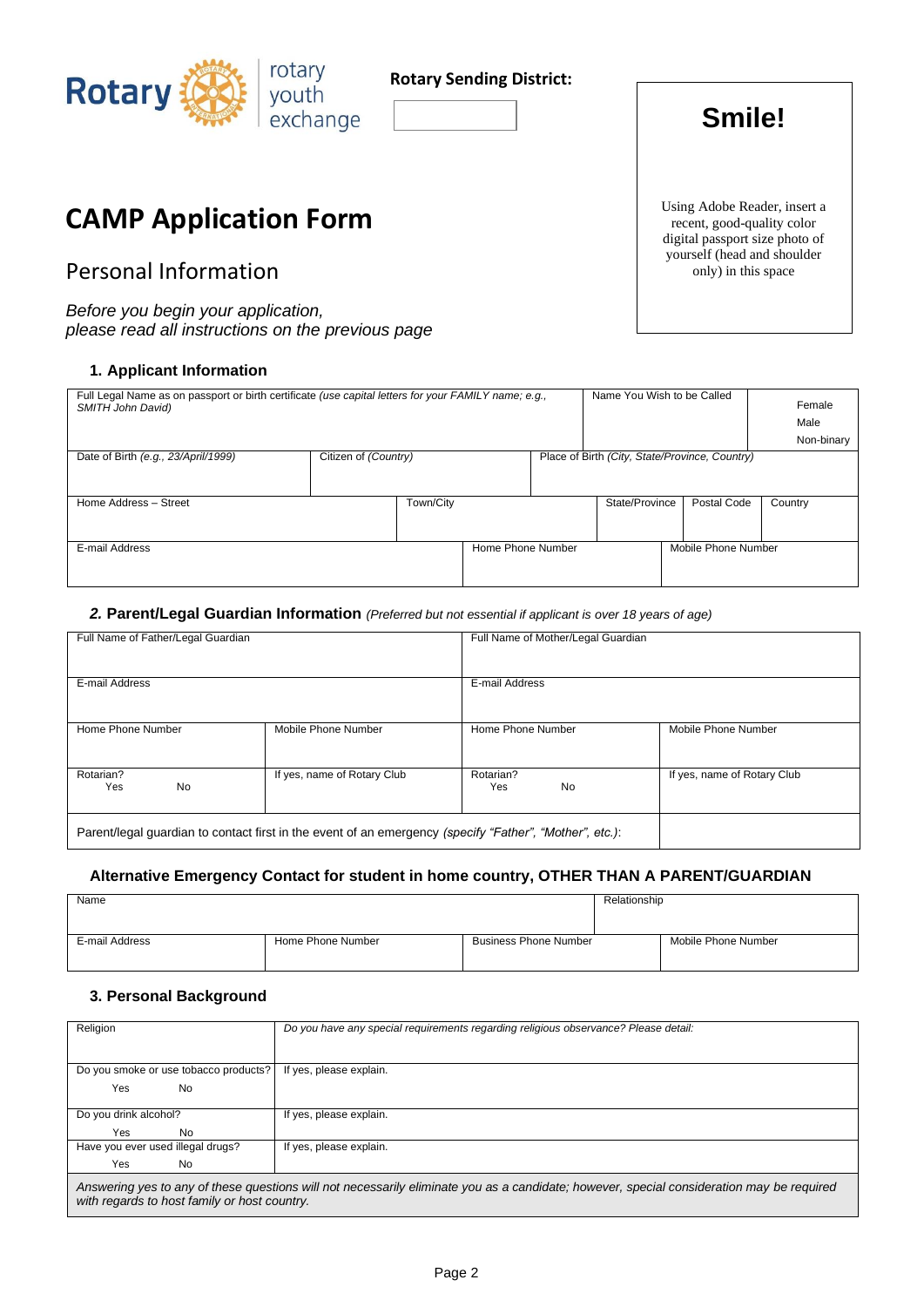

| <b>Applicant's Name</b>    |  |
|----------------------------|--|
| <b>Rotary District No.</b> |  |

#### **4. Languages**

| Your Native Language   |                      | Proficiency in Non-Native Language(s)<br>(indicate Poor, Fair, Good, or Fluent) |  |  |
|------------------------|----------------------|---------------------------------------------------------------------------------|--|--|
| Non-Native Language(s) | <b>Years Studied</b> | Writing<br><b>Speaking</b><br>Reading                                           |  |  |
|                        |                      |                                                                                 |  |  |
|                        |                      |                                                                                 |  |  |
|                        |                      |                                                                                 |  |  |

#### **5. Health Information**

| Do you have allergies (nut, gluten, lactose, etc.)?                               | Yes | No  |
|-----------------------------------------------------------------------------------|-----|-----|
| Do you have any mental health/medical/dental conditions?                          | Yes | No  |
| Have you been treated for mental health/medical conditions in the past two years? | Yes | No. |
| Have you taken any prescribed medications in the past six months?                 | Yes | No. |
| Do you have any special health requirements (disabilities,)?                      | Yes | No. |
|                                                                                   |     |     |

If you have answered 'YES' to any of the above please explain fully in the space below providing as much information as possible, including the name of any medication and the reason prescribed and include a copy of the doctor's prescription. Use additional sheets of paper if necessary.

#### *For more personal and background information please use Page 6.*

#### **SENDING CLUB and DISTRICT ENDORSEMENT**

| departure. * (delete if applicant over 18) |                                            |                                                            | The Rotary Club and Rotary District specified within this section, having interviewed the applicant and his/her parents/legal guardians* and<br>having reviewed the application, hereby endorse the student as qualified for Rotary Youth Exchange and recommend to hosting clubs and<br>districts the acceptance of this student. The District agrees to provide adequate orientation to the student and parents* before the student's |  |
|--------------------------------------------|--------------------------------------------|------------------------------------------------------------|-----------------------------------------------------------------------------------------------------------------------------------------------------------------------------------------------------------------------------------------------------------------------------------------------------------------------------------------------------------------------------------------------------------------------------------------|--|
| Sending Club Name                          | Sending Club ID No.                        | Name of the Sending Rotary Club Representative/Interviewer |                                                                                                                                                                                                                                                                                                                                                                                                                                         |  |
| E-mail Address                             | Home Phone Number                          |                                                            | Mobile Phone Number                                                                                                                                                                                                                                                                                                                                                                                                                     |  |
| Date (e.g., 23/April/2010)                 |                                            | Signature of the Sending Rotary Club Representative        |                                                                                                                                                                                                                                                                                                                                                                                                                                         |  |
| Sending District No.                       | Name of District Youth Exchange Chair      |                                                            |                                                                                                                                                                                                                                                                                                                                                                                                                                         |  |
| E-mail Address                             | Home Phone Number                          |                                                            | Mobile Phone Number                                                                                                                                                                                                                                                                                                                                                                                                                     |  |
| Date (e.g., 23/April/2010)                 | Signature of District Youth Exchange Chair |                                                            |                                                                                                                                                                                                                                                                                                                                                                                                                                         |  |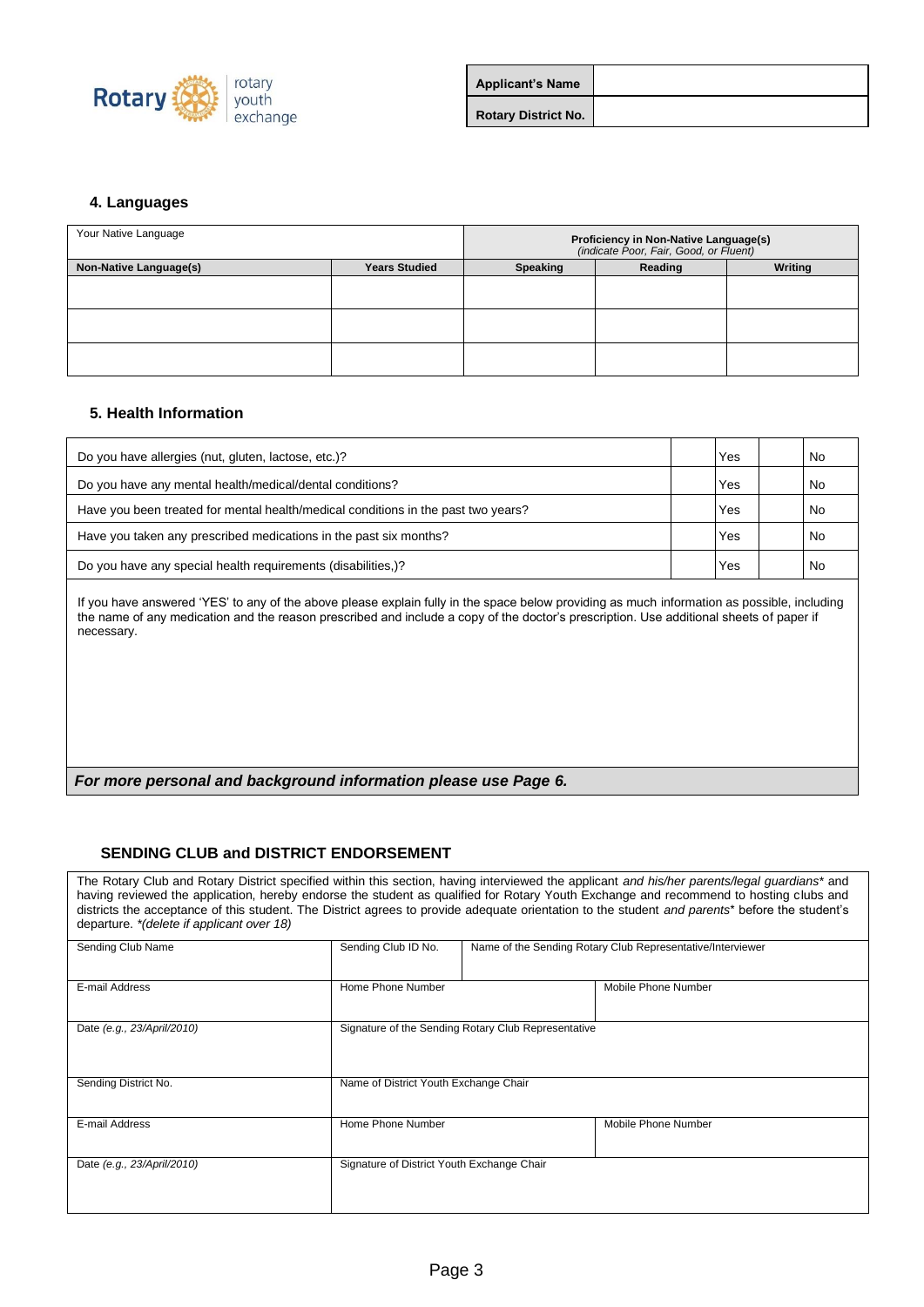

| <b>Applicant's Name</b>    |  |
|----------------------------|--|
| <b>Rotary District No.</b> |  |

## **Rules and Conditions of Exchange, Permissions and Declarations**

As a Youth Exchange student sponsored by a Rotary club or district, you must agree to the following rules and conditions of exchange. Violation of any of these rules may result in dismissal from the program and immediate return home, at student's expense. Please note that districts may edit this document or insert additional rules if needed to account for local conditions.

### **Rules and Conditions of Exchange**

- 1) You must obey the laws of the host country. If found guilty of violating any law, you can expect no assistance from your sponsors or native country. You must return home at your own expense as soon as released by authorities.
- 2) You will be under the host district's authority while you are an exchange student and must abide by the rules and conditions of exchange provided by the host district, Parents or legal guardians must not authorize any extra activities directly to you. Any relatives you may have in the host country will have no authority over you while you are in the program.
- 3) You are not allowed to possess or use illegal drugs. Legal medications that are prescribed to you by a physician are allowed.
- 4) The illegal drinking of alcoholic beverages is expressly forbidden. Students who are of legal age should refrain. If your host family offers you an alcoholic drink, it is permissible to accept it under their supervision in the home. Excessive consumption and drunkenness is forbidden.
- 5) You may not operate a motorized vehicle, including but not limited to cars, trucks, motorcycles, aircraft, all-terrain vehicles, snowmobiles, boats, and other watercraft, or participate in driver education programs.
- 6) Smoking is discouraged. If you state in your application that you do not smoke, you will be held to that position throughout your exchange. Your acceptance and host family placement is based on your signed statement. Under no circumstances are you to smoke in your host family's bedrooms.
- Body piercing or obtaining a tattoo while on your exchange, without the express written permission of your natural parents host parents, host club, and host district, is prohibited, for health reasons.
- 8) Limit your use of the Internet and mobile phones, as directed by your host district, host club, and host family. Excessive or inappropriate use is not acceptable. Accessing or downloading pornographic material is expressly forbidden.
- 9) You must have health and accident or travel insurance that provides coverage for accidental injury and illness, death benefits (including repatriation of remains), disability/dismemberment benefits, emergency medical evacuation, emergency visitation expenses, 24 hour emergency assistance services, and legal services, in amounts satisfactory to the host Rotary club or district in consultation with the sending Rotary club or district, with coverage from the time of your departure from your home country until your return.
- 10) You must also have liability coverage through a travel insurance or other applicable policy, in amounts satisfactory to the host Rotary club or district in consultation with the sending Rotary club or district.
- 11) You must have sufficient financial support to assure your well-being during your exchange. Your host district may require a contingency fund for emergency situations. Unused funds will be returned to you or to your parents or legal guardians at the end of your exchange.
- 12) You must follow the travel rules of your host district. Travel is permitted with host parents or for Rotary club or district functions authorized by the host Rotary club or district with proper adult chaperones. The host district and club, host family, and your parents or legal guardians must approve any other travel in writing, thus exempting Rotary of responsibility and liability.
- 13) You must return home directly by a route mutually agreeable to your host district and your parents or legal guardians.
- 14) Any costs related to an early return home or any other unusual costs are the responsibility of you and your parents or legal guardians.
- 15) Visits by your parents or legal guardians, siblings, or friends while you are on exchange may only take place with the host club's and district's consent and within their guidelines. Typically, visits may be arranged only in the last quarter of the exchange or during school breaks and are not allowed during major holidays.
- 16) Serious romantic activity is to be avoided. Sexual activity is forbidden.
- 17) Talk with your host club counselor, host parents, or other trusted adult if you encounter any form of abuse or harassment.

### **Recommendations for a Successful Exchange**

- 1) If placed in a host family, respect your host's wishes. Become an integral part of the family, assuming duties and responsibilities normal for a person of your age or for children in the family.
- 2) Make an effort to learn the basics of the language of the host country.
- 3) Attend Rotary-sponsored events and, if living with a family, host family events, and show an interest in these activities. Volunteer to be involved - do not wait to be asked.
- 4) Do not borrow money. Pay any bills promptly. Ask permission to use the phone or computer, keep track of all calls and time on the Internet, and reimburse the costs you incur.
- If you are offered an opportunity to go on a trip or attend an event, make sure you understand any costs you must pay and your responsibilities before you go.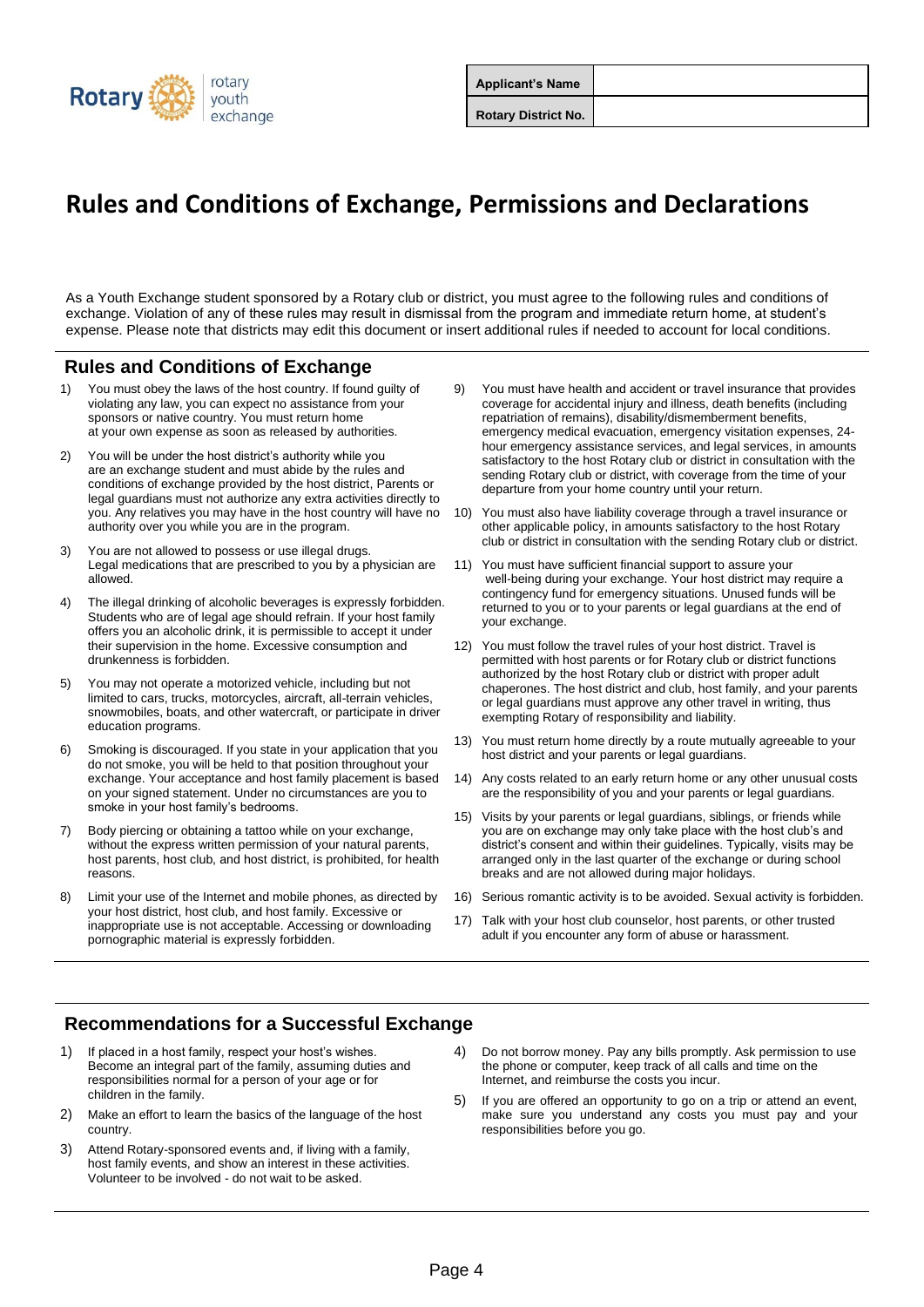

| <b>Applicant's Name</b>    |  |
|----------------------------|--|
| <b>Rotary District No.</b> |  |

#### **Statement of Conduct for Working with Youth**

Rotary International strives to create and maintain a safe environment for all youth who participate in Rotary activities. To the best of their ability Rotarians, Rotarians' spouses, partners, and other volunteers must safeguard the children and young people they come in contact with and protect them from physical, sexual and emotional abuse.

Adopted by the Rotary International Board of Directors, November 2006

### **DECLARATION**

**IN CONSIDERATION** of the acceptance and participation of the applicant in this program, the undersigned APPLICANT and his/her PARENTS or LEGAL GUARDIANS, to the full extent permitted by law, hereby release and agree to defend, hold harmless, and indemnify Rotary International, the Rotary Club and Rotary District, all host parents and members of their families, and all members, officers, directors, committee members, chaperones and employees of the host and sending Rotary clubs and districts, and of Rotary International, from any or all liability for any loss, property damage, personal injury, or death, including any such liability that may arise out of any negligent act or omission, excepting gross negligence or intentional conduct, of any such persons or entities, which may be suffered or claimed by such applicant, parent, or guardian during, or as a result of, the participation by the applicant in such Youth Exchange program, including travel to and from the host country.

As the undersigned applicant and undersigned parents or legal guardians of the applicant, we hereby state that we have read and understood the Program Rules and Conditions of Exchange. Should I, as a student, be selected for an exchange, I agree to abide by these rules and others imposed on me with due notice during my time as an exchange student in the host country.

We attest that we have read and understand the Statement of Conduct for Working with Youth. We understand that all Rotarians and host families are expected to have read and understand this statement as well. I understand that, if selected for an exchange, I will be provided with training and written material on abuse and harassment and that this information will include the contact information of the person I should contact if I encounter any form of abuse or harassment.

The undersigned applicant attests that I am of good health and character, understand the importance of the role of a youth ambassador as a Rotary Youth Exchange student, and will, to the best of my ability, maintain the high standards required of a Rotary Youth Exchange student should I be chosen to represent my sending Rotary club and district, school, community, state/province, and country. I further state that all the material contained in this application and the attached documents are true and accurate to the best of my knowledge.

#### **Consent to Collect, Use and Disclose Personal Data**

I, the undersigned Applicant, consent to Rotary International, Rotary Youth Exchange multi-districts, Rotary districts, and Rotary clubs participating in the Rotary Youth Exchange program collecting, processing, using and disclosing my personal data including medical information in compliance with local privacy laws to verify my eligibility, to coordinate my exchange with international exchange partners, schools, and government agencies, and to facilitate my participation in Rotary Youth Exchange activities at home and abroad. Digital copies of my personal data may be retained in a secure database for historical purposes by Rotary International and/or its affiliates for up to ten years after termination of my exchange. **Consent to Rotary Use & Release of my Images and Recorded Voice**

I, the undersigned Applicant, consent to anyone associated with the Rotary Youth Exchange program (including Rotarians, host family members, and agents of the program) recording my voice and image by any means "Recordings". I grant Rotary International, my sponsoring and hosting Rotary district and/or multi-district, and my sending and hosting club (collectively "Rotary") the irrevocable and worldwide right to free of charge use, copy, display, modify, distribute, publish and license the Recordings, my image, statements, name, and voice for promotional, marketing, and educational purposes. I understand that this could include use on websites, in publications, via streaming, and in social media. I agree that Rotary may retain the Recordings and my personal information for historical and research purposes.

#### **Privacy statement**

If you are accepted into the Rotary Short-Term Program, this application and the information contained within will be shared with various Rotary related entities including the district and club where you live, the district and club that will be hosting your exchange and Rotary International. This information may also be shared with others associated with administering the program including exchange counselors and host families. Rotary International will only use the information for core business purposes. To correct or delete any personal information, please contact the Chairperson of your Rotary Sending District.

#### **PERMISSION FOR MEDICAL CARE AND RELEASE OF MEDICAL RECORDS AND LIABILITY**

We, the parents/legal guardians of the applicant, and I, the applicant, HEREBY AUTHORIZE the release of medical information on application page 3 'Health Information'.

We, the parents/legal guardians of the applicant, and the applicant, if of legal age, who have the sole and legal right to make the decisions on the health and care of the applicant, do release from liability and grant permission as noted of the following while our son/daughter/ward is overseas as a Rotary Youth Exchange student:

- In the event of accident or sickness, we/I authorize any Rotarian, authorized chaperones of Rotary activities, and/or host parent(s) of student to select the appropriate medical facility and physician(s)/dentist(s) to provide treatment.
- We/I give permission for any operation, administration of anesthetic, or blood transfusion that a medical practitioner may deem necessary or advisable for the treatment of our son/daughter/ward.
- We/I further consent to any medical or surgical treatment by a licensed physician, surgeon, or dentist that might be required by our son/daughter/ward for any emergency situation. We do request that we be notified as soon as possible, but emergency treatment need not be delayed providing such notice.

• In the case of elective surgery, we/I request that we/I be notified, and our permission obtained before such arrangements are made.

We agree to hold harmless Rotary International, any Rotary district, Rotary club, Rotarian, Rotary chaperone, or host family for any intervention in an emergency regardless of final outcome.

We agree to assume all financial obligations for any medical treatment rendered (whether or not covered by insurance).

#### **Signatures** *(of parents/guardians not required if applicant is over 18 years of age)*

| Signed (Applicant)                           | Signed (Father/Guardian) | Signed (Mother/Guardian) |
|----------------------------------------------|--------------------------|--------------------------|
| Witness (Sending Rotary club representative) | Signed (Witness)         | Date (e.g., 01/Jan/2006) |
|                                              |                          |                          |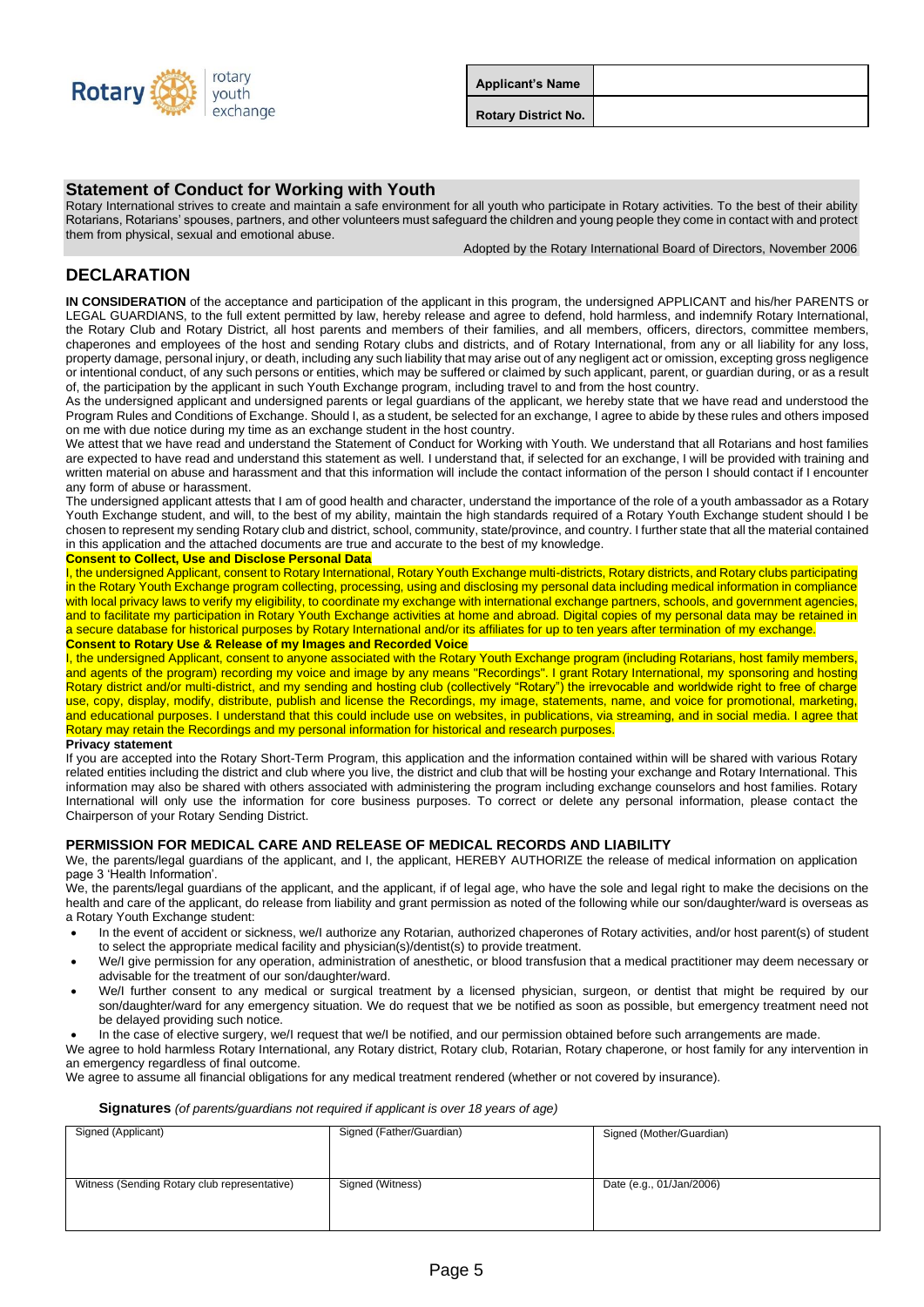

| <b>Applicant's Name</b>    |  |
|----------------------------|--|
| <b>Rotary District No.</b> |  |

# Supplemental Information

## **Applicant's Personal Background**

Please answer the following questions:

| What are your school, college or university education attainments and vocation?<br>What are your special interests, skills and accomplishments?<br>Could you contribute to entertainment (e.g. play musical instrument etc.)?<br>What is the reason for your program participation (e.g. choice of specific youth camp)?<br>Other personal remarks. |                                     |
|-----------------------------------------------------------------------------------------------------------------------------------------------------------------------------------------------------------------------------------------------------------------------------------------------------------------------------------------------------|-------------------------------------|
|                                                                                                                                                                                                                                                                                                                                                     | What are your free time activities? |
|                                                                                                                                                                                                                                                                                                                                                     |                                     |
|                                                                                                                                                                                                                                                                                                                                                     |                                     |
|                                                                                                                                                                                                                                                                                                                                                     |                                     |
|                                                                                                                                                                                                                                                                                                                                                     |                                     |
|                                                                                                                                                                                                                                                                                                                                                     |                                     |
|                                                                                                                                                                                                                                                                                                                                                     |                                     |
|                                                                                                                                                                                                                                                                                                                                                     |                                     |
|                                                                                                                                                                                                                                                                                                                                                     |                                     |
|                                                                                                                                                                                                                                                                                                                                                     |                                     |
|                                                                                                                                                                                                                                                                                                                                                     |                                     |
|                                                                                                                                                                                                                                                                                                                                                     |                                     |
|                                                                                                                                                                                                                                                                                                                                                     |                                     |
|                                                                                                                                                                                                                                                                                                                                                     |                                     |
|                                                                                                                                                                                                                                                                                                                                                     |                                     |
|                                                                                                                                                                                                                                                                                                                                                     |                                     |
|                                                                                                                                                                                                                                                                                                                                                     |                                     |
|                                                                                                                                                                                                                                                                                                                                                     |                                     |
|                                                                                                                                                                                                                                                                                                                                                     |                                     |
|                                                                                                                                                                                                                                                                                                                                                     |                                     |
|                                                                                                                                                                                                                                                                                                                                                     |                                     |
|                                                                                                                                                                                                                                                                                                                                                     |                                     |
|                                                                                                                                                                                                                                                                                                                                                     |                                     |
|                                                                                                                                                                                                                                                                                                                                                     |                                     |
|                                                                                                                                                                                                                                                                                                                                                     |                                     |
|                                                                                                                                                                                                                                                                                                                                                     |                                     |
|                                                                                                                                                                                                                                                                                                                                                     |                                     |
|                                                                                                                                                                                                                                                                                                                                                     |                                     |
|                                                                                                                                                                                                                                                                                                                                                     |                                     |
|                                                                                                                                                                                                                                                                                                                                                     |                                     |
|                                                                                                                                                                                                                                                                                                                                                     |                                     |
|                                                                                                                                                                                                                                                                                                                                                     |                                     |
|                                                                                                                                                                                                                                                                                                                                                     |                                     |
|                                                                                                                                                                                                                                                                                                                                                     |                                     |
|                                                                                                                                                                                                                                                                                                                                                     |                                     |
|                                                                                                                                                                                                                                                                                                                                                     |                                     |
|                                                                                                                                                                                                                                                                                                                                                     |                                     |
|                                                                                                                                                                                                                                                                                                                                                     |                                     |
|                                                                                                                                                                                                                                                                                                                                                     |                                     |
|                                                                                                                                                                                                                                                                                                                                                     |                                     |
|                                                                                                                                                                                                                                                                                                                                                     |                                     |
|                                                                                                                                                                                                                                                                                                                                                     |                                     |
|                                                                                                                                                                                                                                                                                                                                                     |                                     |
|                                                                                                                                                                                                                                                                                                                                                     |                                     |
|                                                                                                                                                                                                                                                                                                                                                     |                                     |
|                                                                                                                                                                                                                                                                                                                                                     |                                     |
|                                                                                                                                                                                                                                                                                                                                                     |                                     |
|                                                                                                                                                                                                                                                                                                                                                     |                                     |
|                                                                                                                                                                                                                                                                                                                                                     |                                     |
|                                                                                                                                                                                                                                                                                                                                                     |                                     |
|                                                                                                                                                                                                                                                                                                                                                     |                                     |
|                                                                                                                                                                                                                                                                                                                                                     |                                     |
|                                                                                                                                                                                                                                                                                                                                                     |                                     |
|                                                                                                                                                                                                                                                                                                                                                     |                                     |
|                                                                                                                                                                                                                                                                                                                                                     |                                     |
|                                                                                                                                                                                                                                                                                                                                                     |                                     |
|                                                                                                                                                                                                                                                                                                                                                     |                                     |
|                                                                                                                                                                                                                                                                                                                                                     |                                     |
|                                                                                                                                                                                                                                                                                                                                                     |                                     |
|                                                                                                                                                                                                                                                                                                                                                     |                                     |
|                                                                                                                                                                                                                                                                                                                                                     |                                     |